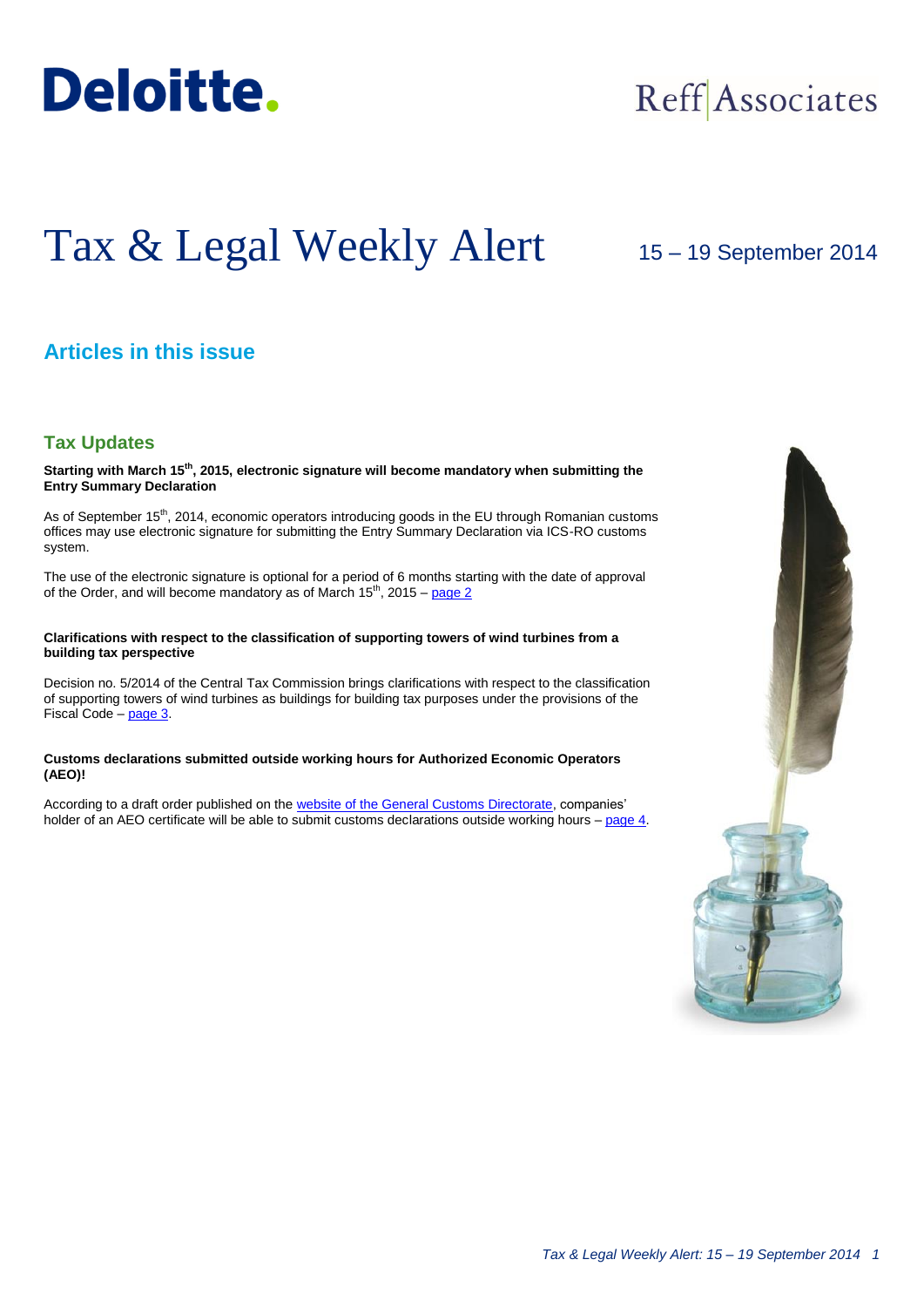## <span id="page-1-0"></span>**Starting with March 15th, 2015, electronic signature will become mandatory when submitting the Entry Summary Declaration**

Recently, the Order regarding the use of electronic signature when performing customs formalities for goods brought in the EU through Romanian customs offices was approved.

Therefore, as of September 15<sup>th</sup>, 2014, economic operators introducing goods in the EU through Romanian customs offices may use electronic signature for submitting the Entry Summary Declaration via ICS-RO customs system.

The use of the electronic signature is optional for a period of 6 months starting with the date of approval of the Order, and will become mandatory as of March 15<sup>th</sup>, 2015.

#### **What to do?**

In order to avoid possible delays when performing customs formalities, we recommend a timely implementation of the extended electronic signature.

**Source:** *Order no. 2781/2014 of the President of the National Agency for Fiscal Administration for approving the use of extended electronic signature when performing customs formalities for goods brought in the European Union through Romanian customs offices.*

**Please do not hesitate to contact us if any clarification is needed:**

**[Pieter Wessel](mailto:pwessel@deloittece.com)** Partner +40 21 207 52 42

**[Mihai Petre](mailto:mipetre@deloittece.com)** Senior Manager +40 21 207 53 44

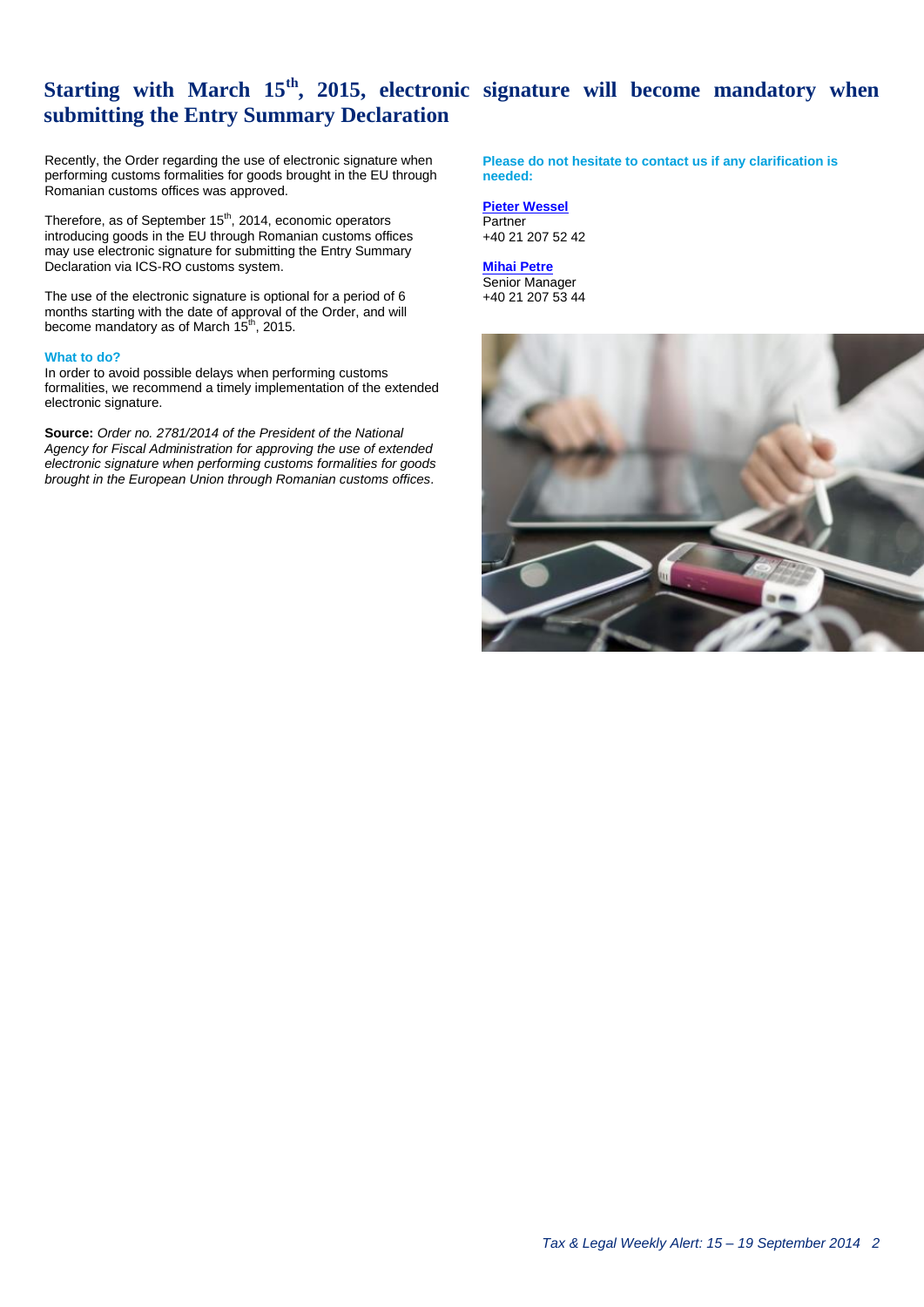## **Clarifications with respect to the classification of supporting towers of wind turbines from a building tax perspective**

- Supporting towers for wind turbines are classified under the category of buildings as defined under the Fiscal Code.
- The classification of the tower as well as objects representing machinery and equipment is made based on the general project by taking into consideration the classification in group 1 – Construction and group 2 – Technical equipment, vehicles, animals and plantations from the Catalogue for classifying the normal period of use of fixed assets.

**Source:** *Official Monitor No. 682/18.09.2014*

<span id="page-2-0"></span>**Should you have any questions please do not hesitate to contact us:**

#### **[Dan Badin](mailto:dbadin@deloittece.com)**

Tax & Legal Partner-in-Charge +40 21 207 53 92

#### **[Ana Petrescu](mailto:apetrescu@deloittece.com)**

Manager +40 21 207 56 04

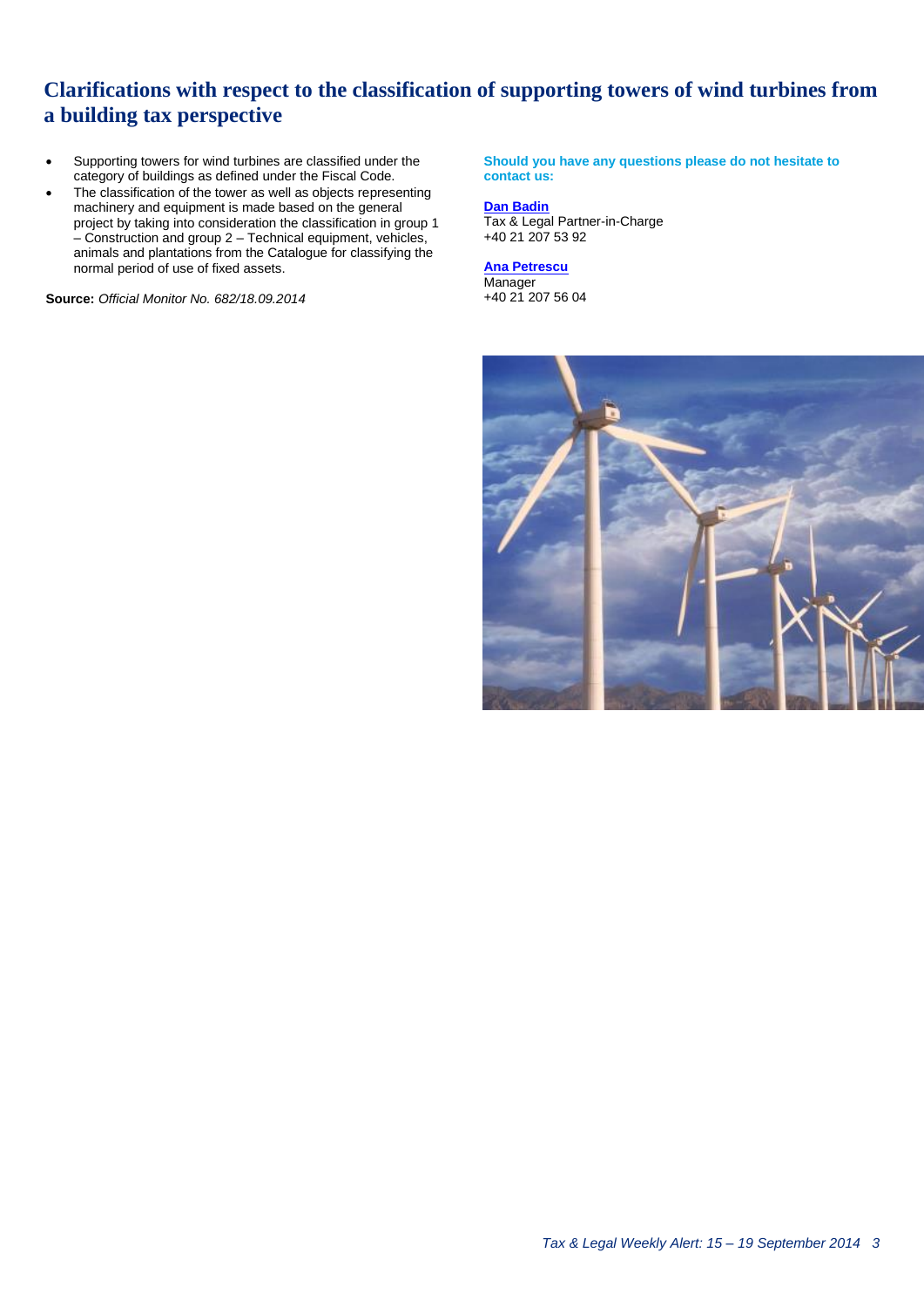## <span id="page-3-0"></span>**Customs declarations submitted outside working hours for Authorized Economic Operators (AEO)!**

Recently, a draft order approving the Norms regarding the simplified customs procedures has been published on the website of the General Customs Directorate.

Therefore, in addition to the existing benefits (e.g. VAT deferment on importation of goods) holders of an AEO certificate authorized for using the local clearance procedure will have the possibility to:

- submit export customs declarations outside working hours, without the presence of customs personnel, and
- benefit from exemption of notifying the customs office for each arrival of goods.

AEO certified companies are considered reliable partners of the customs authorities who benefit from quick access to simplified customs procedures and meet certain criteria of safety and security.

**Source:** *[www.customs.ro](http://www.customs.ro/) / [Draft order approving the Norms](http://www.customs.ro/UserFiles/File/comunicate%20de%20presa/proiect%20ordin%20PS%20pentru%20publicare%20pe%20site%20-%20iulie%202014.doc)  [regarding the simplified customs procedures](http://www.customs.ro/UserFiles/File/comunicate%20de%20presa/proiect%20ordin%20PS%20pentru%20publicare%20pe%20site%20-%20iulie%202014.doc)*

**Please do not hesitate to contact us if any clarification is needed:**

**[Pieter Wessel](mailto:pwessel@deloittece.com)** Partner +40 21 207 52 42

### **[Mihai Petre](mailto:mipetre@deloittece.com)**

Senior Manager +40 21 207 53 44